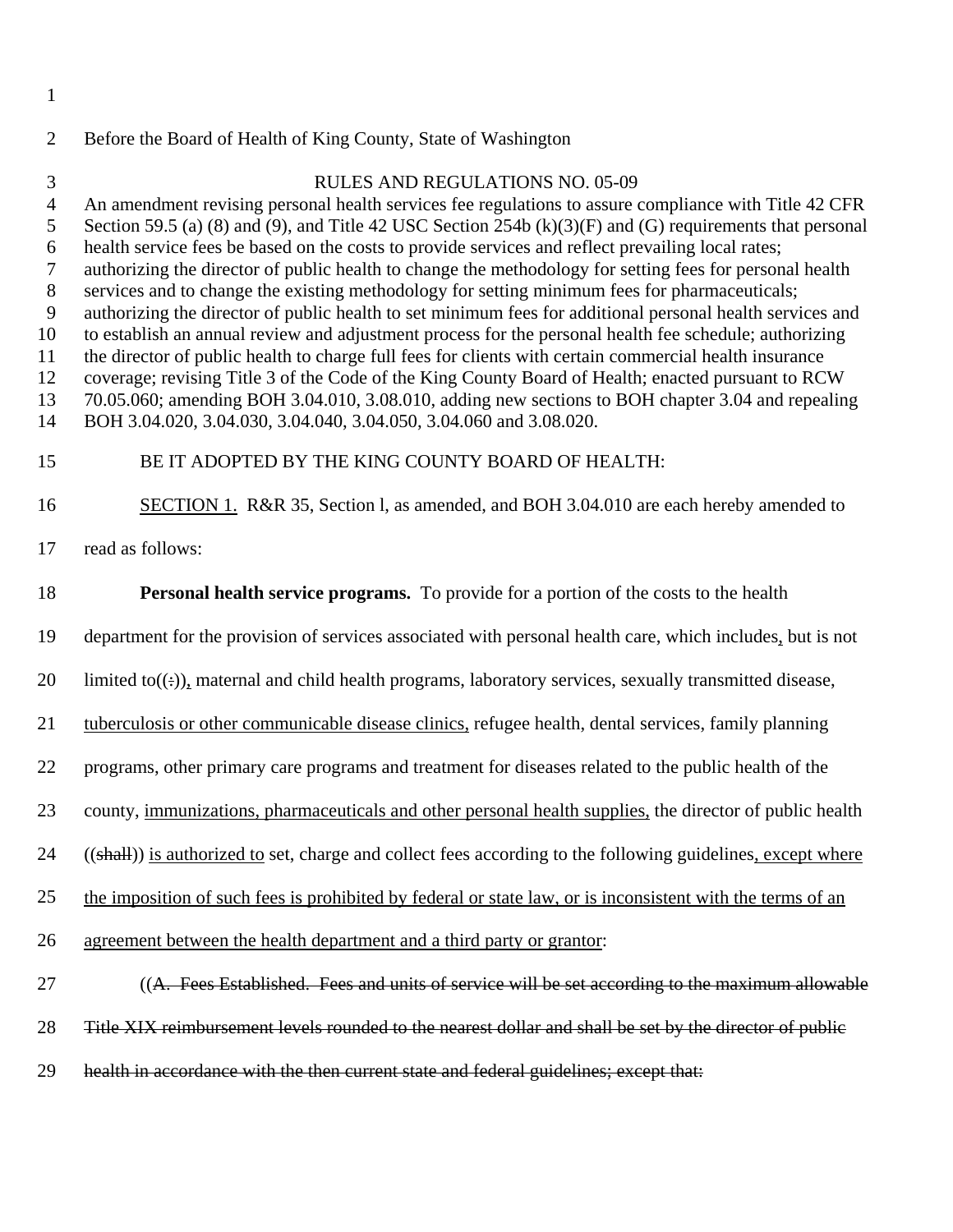| 30 | 1. Fees for HIV intervention, providing early medical intervention/treatment to HIV                      |
|----|----------------------------------------------------------------------------------------------------------|
| 31 | seropositive low income persons are fixed and established as the indicated maximum allowable             |
| 32 | reimbursement rate under state of Washington RCW 70.24.250 and RCW 43.20A.550 and existing               |
| 33 | Washington State Administrative Code 248-168 for the indicated units of service as specified in the then |
| 34 | eurrent HIV Intervention Program Operations and Billing manual by the state of Washington,               |
| 35 | Department of Health, which schedule is adopted and, by this reference, made a part of this section;     |
| 36 | 2. The director of health is authorized to set, charge and collect fees for services not included        |
| 37 | in the above categories and not on the Title XIX reimbursement schedule in amounts equal to the Title    |
| 38 | XIX maximum reimbursement amount for a comparable service;                                               |
| 39 | 3. Other services not on the Title XIX reimbursement schedule and for which there is no                  |
| 40 | comparable service reimbursed by Title XIX, fees for supplies, and fees for contracted laboratory        |
| 41 | services may be set at no more than cost.                                                                |
| 42 | B. Sliding Fee Scale. For clients without applicable third party coverage, the director of public        |
| 43 | health is authorized to charge and collect a reduced fee for personal health care according to the       |
| 44 | following schedule and to impose a minimum charge for pharmaceuticals and supplies equal to the          |
| 45 | lesser of the full fee and a flat fee of \$5.00; except as Washington State Department of Health imposed |
| 46 | sliding fee scale for the HIV Intervention Program as outlined in the HIV Intervention Program           |
| 47 | Operations and Billing manual, and except as mandated by Title X, Federal Guidelines for sliding fee     |
| 48 | scales for family planning clinics. The sliding scale will be based on U.S. Community Services           |
| 49 | Administration (CSA) Poverty Guidelines, which are prepared and revised annually by the state and        |
| 50 | federal government. The flat fee of \$5.00 for pharmaceuticals and supplies will be adjusted yearly      |
| 51 | based on the Pharmaceutical Producers Price Index, but with no adjustment greater than \$2.00 in any     |
| 52 | given year.                                                                                              |

Category Gross Income Fee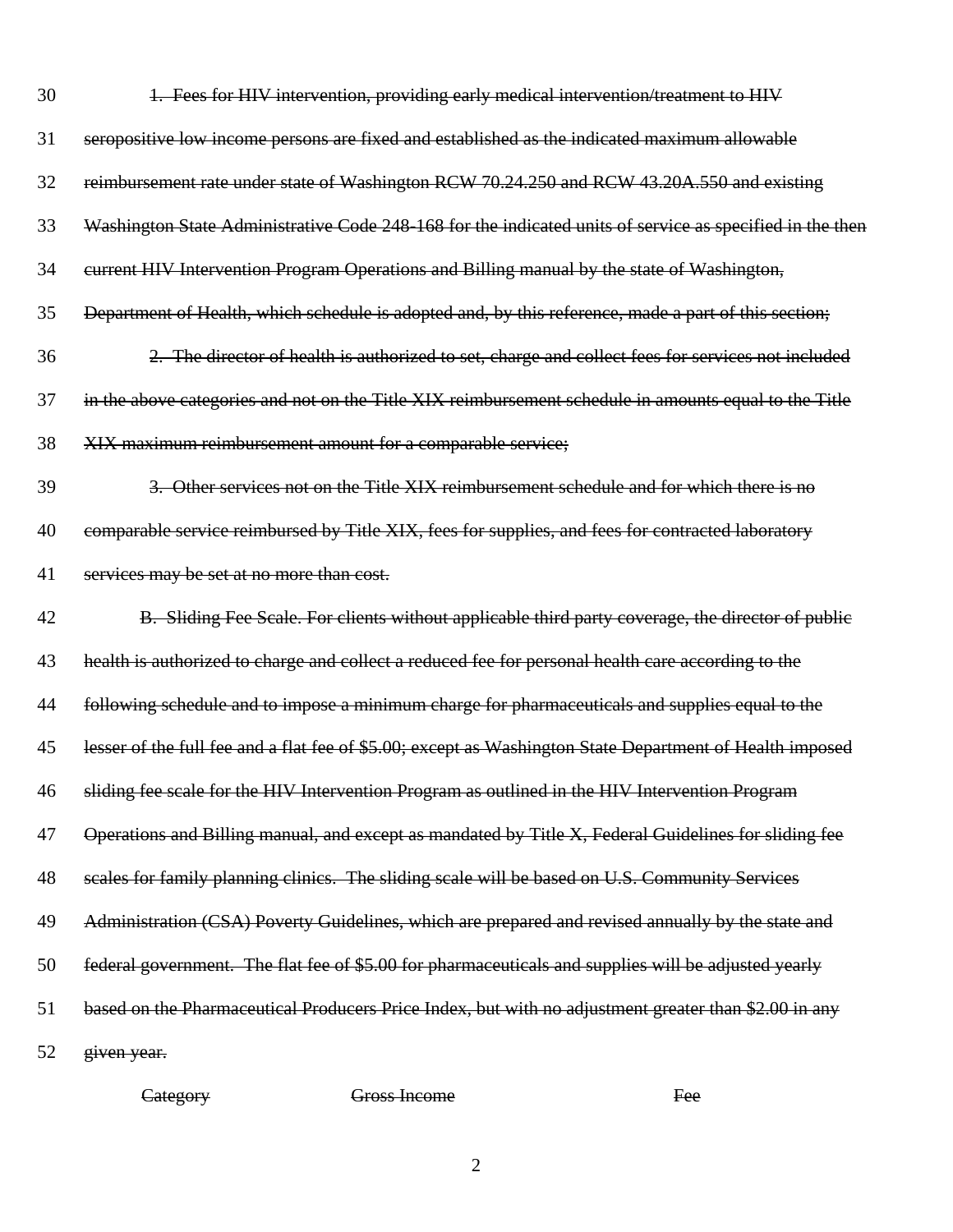| А            | Equal to or less than 100%    | No charge for clinic |
|--------------|-------------------------------|----------------------|
|              | <b>CSA Poverty Guidelines</b> | services. The        |
|              |                               | minimum charge as    |
|              |                               | stated above for     |
|              |                               | pharmaceuticals and  |
|              |                               | supplyies.           |
| $\bf{B}$     | 101% to 150%                  | 25% of full charge   |
|              | <b>CSA Poverty Guidelines</b> | for clinic services. |
|              |                               | The greater of 25%   |
|              |                               | of full charge and   |
|              |                               | the minimum charge   |
|              |                               | as stated above for  |
|              |                               | pharmaceuticals and  |
|              |                               | supplies.            |
| $\mathsf{c}$ | 151% to 200%                  | 50% of full charge   |
|              | <b>CSA Poverty Guidelines</b> | for clinic services. |
|              |                               | The greater of 50%   |
|              |                               | of full charge and   |
|              |                               | the minimum charge   |
|              |                               | as stated above for  |
|              |                               | pharmaceuticals and  |
|              |                               | supplies.            |
| Ð            | 201% to 250%                  | 75% of full charge   |
|              | <b>CSA Poverty Guidelines</b> | for clinic services. |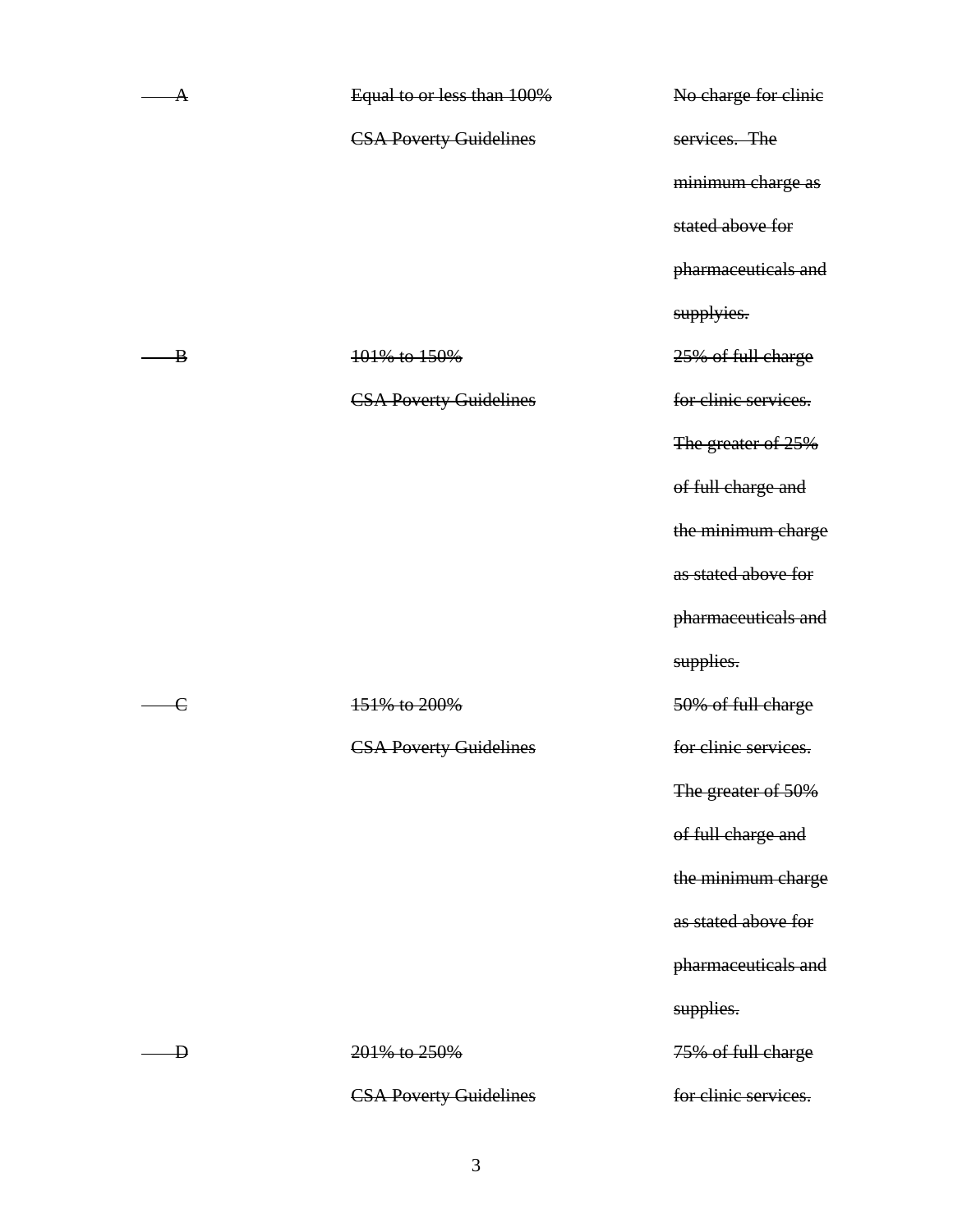The greater of 75% of full charge and the minimum charge as stated above for pharmaceuticals and supplies. Full charge for clinic services, pharmaceuticals and supplies.

53 C. No one will be denied service due to inability to pay. 54 D. A reduced fee or no fee will be required when the director of public health determines that 55 such health services are necessary to avert or control an emergency public health problem or for 56 communicable disease control. 57 E. Third Party Payors. Prior to assessing patient fees, the director of public health shall identify 58 potential third party payors, which shall include, but not be limited to, private insurance, Medicare, and 59 Medicaid and the Basic Health Plan. Third party payors shall be billed at full charge, by the department 60 or by the client, according to the fee schedule established pursuant to this regulation, except when third 61 party contracts specify billing parameters or when dictated by federal or state law. The sliding fee scale 62 may be applied to the portion of the fees not paid by third party payors, except when prohibited by third 63 party payors. 64 F..Managed Care Clients. Clients who are enrolled in managed care plans and are seeking 65 primary care services for which the health department cannot bill, will be referred to their primary care 66 provider for those services, except that services may be granted at the discretion of the director of public  $67$  health.)

CSA Poverty Guidelines

 $\overline{E}$  Over 251%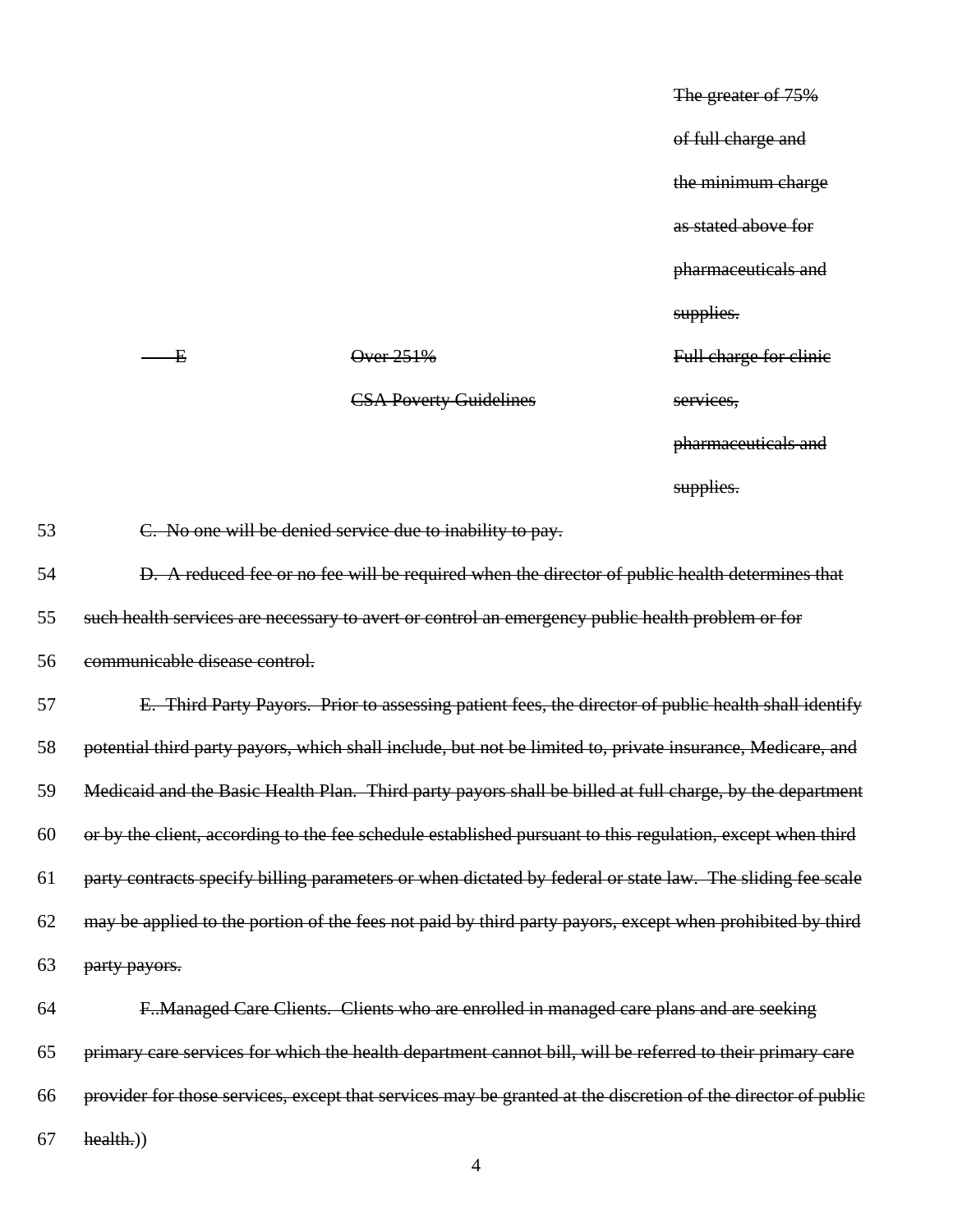68 A. Method for setting full fees for personal health services.

| 69 | 1. Fees for personal health services provided during personal health visits shall be set at the             |
|----|-------------------------------------------------------------------------------------------------------------|
| 70 | lesser of the full cost for providing the service or the median of nondiscounted personal health service    |
| 71 | fees charged by healthcare providers in the Seattle metropolitan area, rounded to the nearest dollar, and   |
| 72 | shall be set by the director of public health in accordance with state and federal guidelines.              |
| 73 | 2. Fees for immunizations, including travel immunizations, shall be set in amounts equal to or              |
| 74 | less than the full cost of the vaccine plus an administration fee per dose of vaccine.                      |
| 75 | a. The administration fee for immunizations provided using vaccine funded through the state                 |
| 76 | Vaccines for Children Program shall be set at the maximum allowed by the Washington State                   |
| 77 | Department of Health.                                                                                       |
| 78 | b. For all other immunizations, including travel immunizations, the administration fee shall                |
| 79 | not be set higher than the full cost of providing immunization services.                                    |
| 80 | 3. Fees for pharmaceuticals and supplies shall be set to cover the full costs of the medication or          |
| 81 | supplies and the full costs of procuring, storing, distributing and dispensing the medications or supplies  |
| 82 | and the costs of client education and counseling by pharmacists, as applicable.                             |
| 83 | 4. Fees for laboratory services and administration of purified protein derivative ("PPD") tests             |
| 84 | shall cover either the full costs of administering the PPD test or providing the laboratory services in the |
| 85 | department or the full cost of purchasing the laboratory services through a laboratory contracted with the  |
| 86 | department, or both.                                                                                        |
| 87 | NEW SECTION. SECTION 2. There is hereby added to BOH chapter 3.04 a new section to                          |
| 88 | read as follows:                                                                                            |
| 89 | Authority to waive fees.                                                                                    |
| 90 | A. The director of public health is authorized to waive fees for health services that are necessary         |
| 91 | to avert or control an emergency public health problem or to control a communicable disease.                |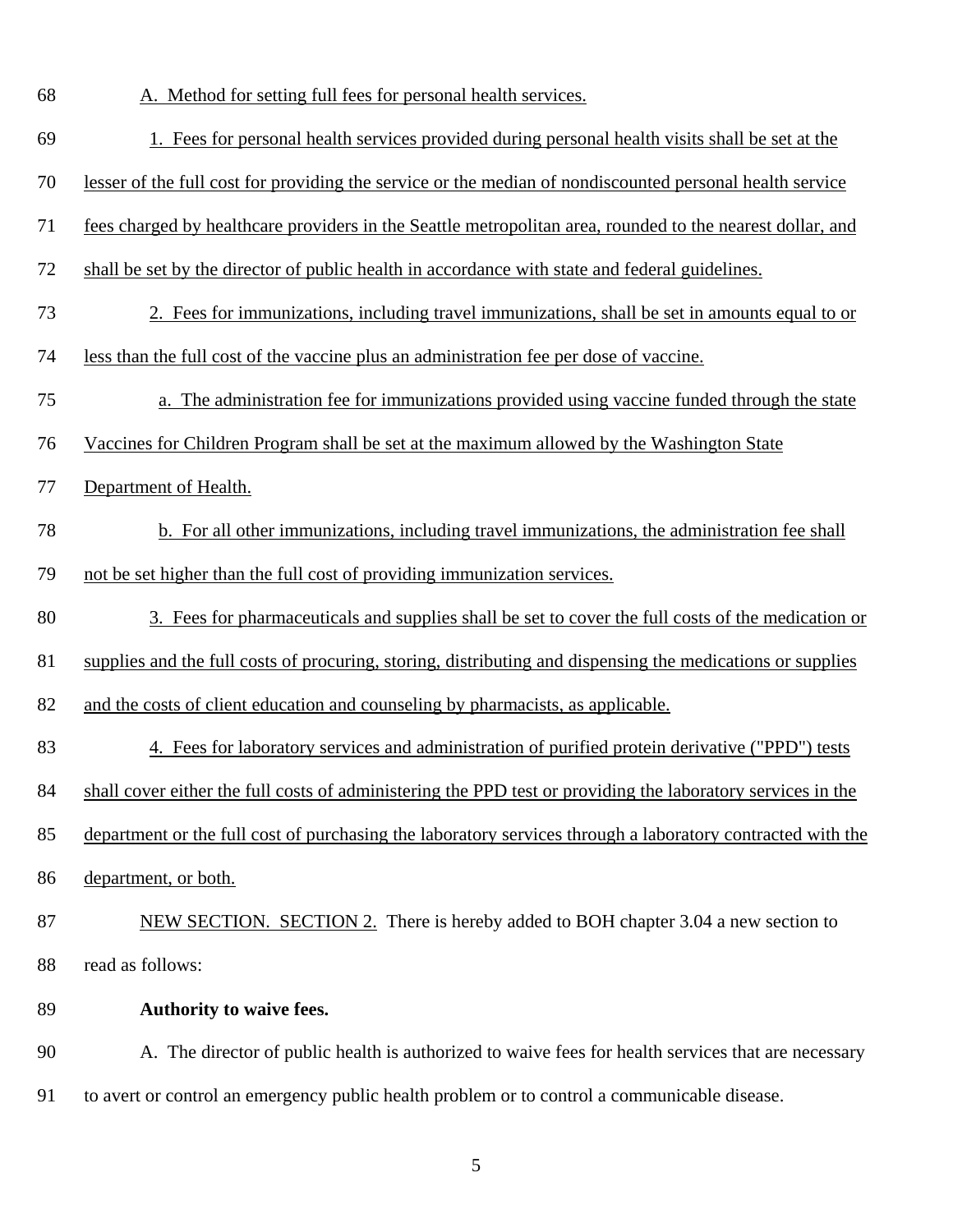92 93 B. A person shall not be denied clinically necessary care or services due to an inability to the person to pay.

NEW SECTION. SECTION 3. There is hereby added to BOH chapter 3.04 a new section to read as follows: 94 95

96 **Third-party payors.** 

97 98 99 A. Before charging clients fees, the director of public health will make all reasonable efforts to identify potential third-party payors, including Medicare, Medicaid, the Basic Health Plan, managed care plans and other third-party payors.

100 101 102 B. Third-party payors that have contracts with the public health department for the provision of personal health services shall be charged for services according to the terms of the contract between the payor and the department or as dictated by federal or state law.

103 104 105 C. The director of public health may charge full fees to all clients whose commercial insurance or managed care plan either does not have a contract with the department or will not reimburse the department for the covered services provided to the client, or both.

NEW SECTION. SECTION 4. There is hereby added to BOH chapter 3.04 a new section to read as follows: 106 107

108 **Reduced fees.** 

109 110 111 112 113 114 A. Sliding fee scale for low income clients. For low income clients without applicable thirdparty coverage for the services they have received, the director of public health is authorized to charge and collect a reduced fee for personal health services, laboratory tests, pharmaceuticals or supplies according to the following schedule. The sliding scale reduces fees based on the client's household income and family size, as determined and revised annually by the United States Community Services Administration ("CSA") Poverty Guidelines.

Category Gross Income Fee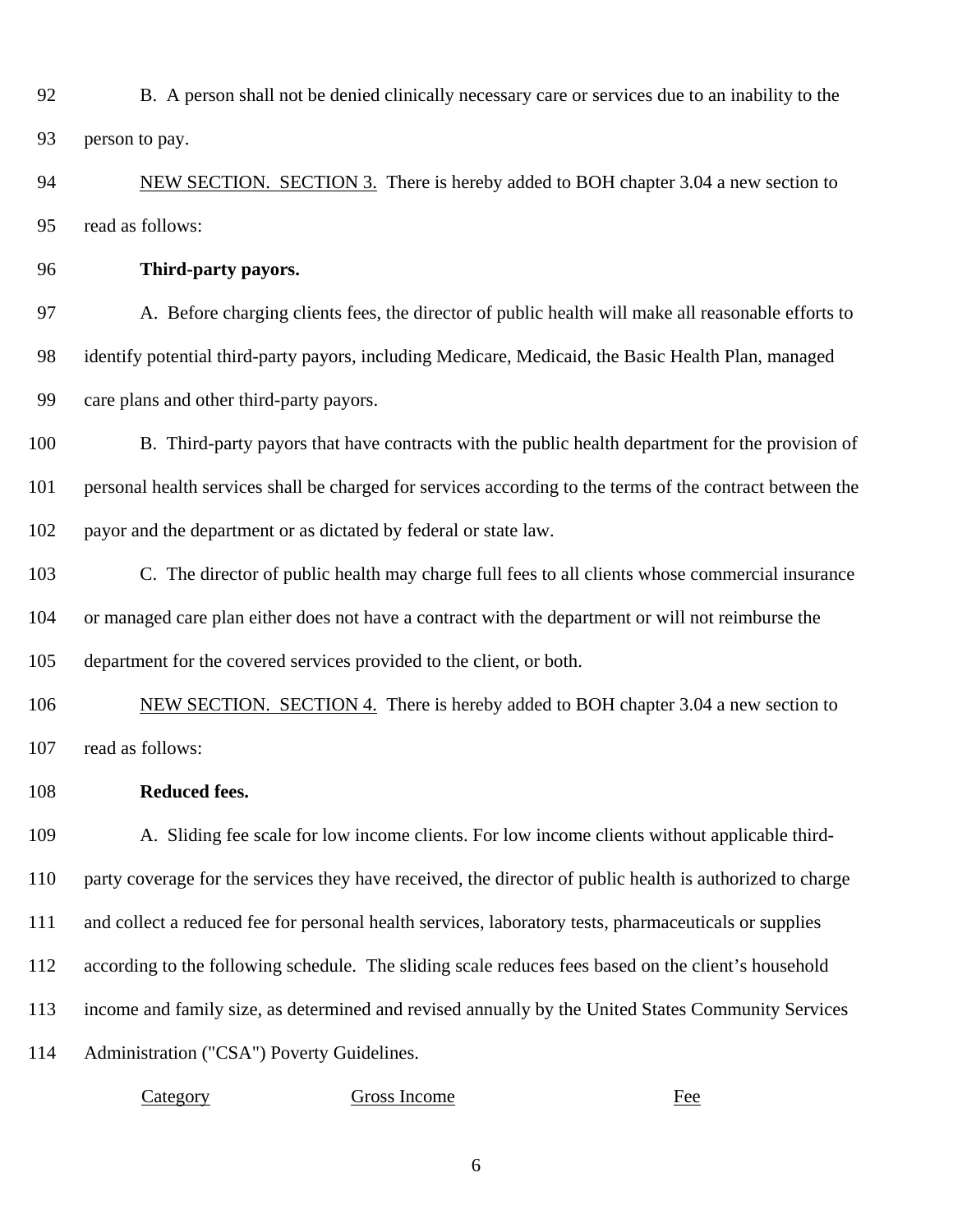| $\mathbf{A}$                                                                                             | Equal to or less than 100%    | No charge.       |  |  |
|----------------------------------------------------------------------------------------------------------|-------------------------------|------------------|--|--|
|                                                                                                          | <b>CSA Poverty Guidelines</b> |                  |  |  |
| B                                                                                                        | 101% to 150%                  | 25% of full fee. |  |  |
|                                                                                                          | <b>CSA Poverty Guidelines</b> |                  |  |  |
| $\mathcal{C}$                                                                                            | 151% to 200%                  | 50% of full fee. |  |  |
|                                                                                                          | <b>CSA Poverty Guidelines</b> |                  |  |  |
| D                                                                                                        | 201% to 250%                  | 75% of full fee. |  |  |
|                                                                                                          | <b>CSA Poverty Guidelines</b> |                  |  |  |
| E                                                                                                        | <b>Over 250%</b>              | Full fee.        |  |  |
|                                                                                                          | <b>CSA Poverty Guidelines</b> |                  |  |  |
| The sliding scale does not apply to:                                                                     |                               |                  |  |  |
| 1. Travel immunizations or other travel health services;                                                 |                               |                  |  |  |
| 2. Copayments for services otherwise covered by the client's health plan; or                             |                               |                  |  |  |
| 3. Services where the director of public health has determined a minimum fee will be charged.            |                               |                  |  |  |
| B. Minimum fees for personal health services, including, but not limited to, personal health             |                               |                  |  |  |
| visits with providers, pharmaceuticals, laboratory tests and supplies, may be established and charged at |                               |                  |  |  |
| the discretion of the director of public health.                                                         |                               |                  |  |  |
| 1. The director of public health is authorized to charge minimum fees to clients and for                 |                               |                  |  |  |
| services where such charges:                                                                             |                               |                  |  |  |
| a. are not prohibited by federal or state regulation;                                                    |                               |                  |  |  |
| b. are not prohibited by the terms of contracts held between the department and third party              |                               |                  |  |  |
| payors; and                                                                                              |                               |                  |  |  |
| c. are administratively feasible.                                                                        |                               |                  |  |  |
| 2. Method of establishing minimum fees: Minimum fees will reflect practices and rates used by            |                               |                  |  |  |
| other federally qualified health centers in Seattle and King County.                                     |                               |                  |  |  |

115

116

117

118

119

120

121

122

123

124

125

126

127

128

129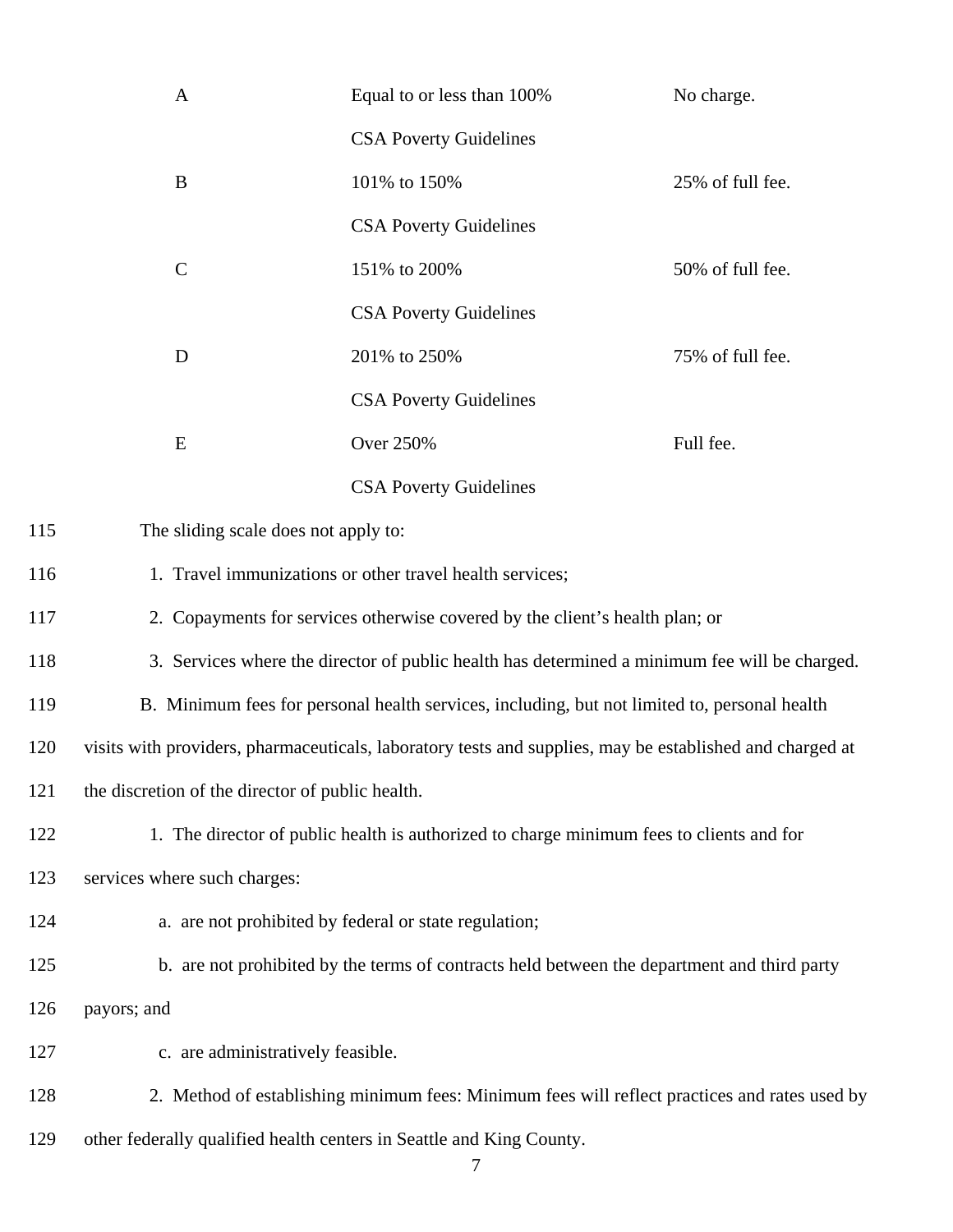130

131

NEW SECTION. SECTION 5. There is hereby added to BOH chapter 3.04 a new section to read as follows:

132

## **Annual review and adjustments of fees.**

133 134 135 136 137 138 139 140 The director of public health is directed and authorized to review and annually adjust fees to reflect changes in the cost to the department of providing services and to reflect changes in the median of fees charged by providers in the Seattle metropolitan area, except that fees may not be adjusted to be greater than either the full costs to the department to either acquire or provide, or both, the services or supplies or the median fees for personal health services charged by providers in the Seattle metropolitan area.. The director of public health shall adjust full fees and minimum fees for pharmaceuticals, supplies and vaccines when the department's acquisition costs for pharmaceuticals, supplies and vaccines change. SECTION 5. R&R 37, Section 1, as amended, and BOH 3.08.010 are each hereby amended to read as follows: 141 142 **Sales to nonprofit community clinics, other health departments and districts.** To assist nonprofit community clinics, health departments and districts in obtaining drugs and supplies, the 143 145 director of public health shall set, charge and collect fees ((according to the following rate: 144

- 146 Service Fee
- 147 Sale of Drugs or Supplies At cost plus 10% handling fee) that reflect the full acquisition costs for
- 148 the pharmaceuticals to the department and the full costs for handling the pharmaceuticals including
- 149 procurement, storage, inventory management and distribution. The director of public health is
- 150 authorized to adjust the fees for pharmaceuticals sold to the non-profit community clinics, other health
- 151 departments or districts whenever the acquisition costs to the department change, and to adjust the
- 152 handling fees annually.
- SECTION 6. **Repeals.** BOH 3.04.020, 3.04.030, 3.04.040, 3.04.050, 3.04.060 and 3.08.020 are 153
- each repealed. 154